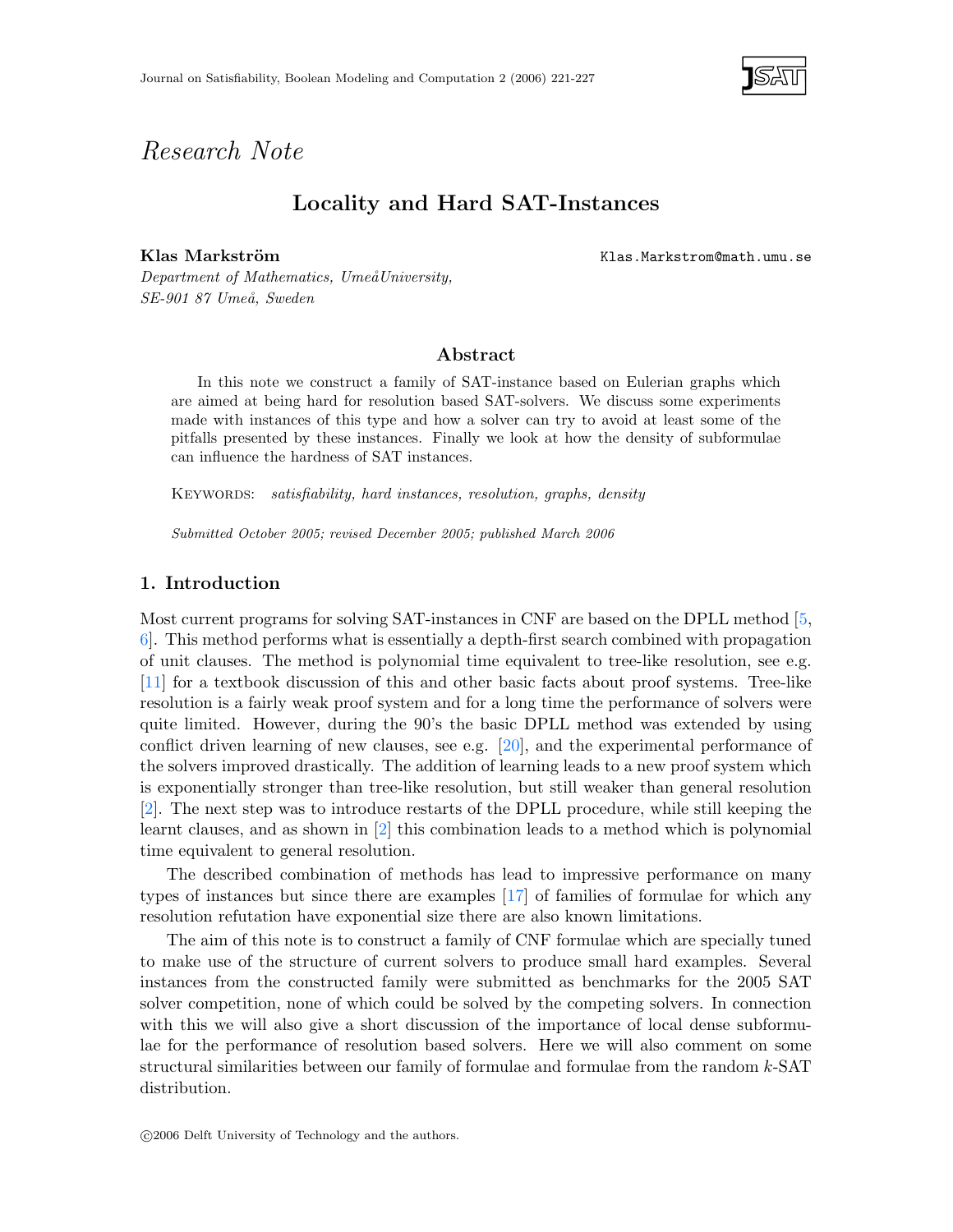# 2. The problem class

Recall that a simple graph  $G$  is *Eulerian* if there exist a closed walk which uses every edge exactly once and that a graph is Eulerian if and only if all vertices have even degree. See e.g. [\[18\]](#page-6-3) for general facts about graph theory.

Let us say that an Eulerian graph has an *even colouring* if the edges can be labeled 0 and 1 in such a way that half of the edges incident with any vertex have label 1.

**Lemma 2.1.** An Eulerian graph G has an even colouring if and only if it has an even number of edges.

Proof. If G is Eulerian and has an even number of edges we can construct an even colouring by starting at a vertex  $v$  and walking along an Eulerian walk labeling the edges alternatingly 0 and 1. If the number of edges is odd this procedure will produce a colouring which is even at all vertices except the last one along the walk

Furthermore, it follows from a theorem of Kotzig [\[12\]](#page-6-4) on Eulerian walks with restricted transitions that if G has an even colouring there exists an Eulerian walk such that the above method generates the colouring.  $\Box$ 

If G has an odd number of edges the walk procedure will produce a labeling which is even at all vertices except the starting vertex  $v$ , for which the last edge along the walk will get a label creating an imbalance.

We now define a set of CNF formulae encoding the existence of an even colouring.

**Definition 2.2.** Given an Eulerian graph G we define a boolean formula  $EC(G)$  in CNF encoding the existence of an even colouring of  $G$ . For every edge  $e$  in  $G$  we create a boolean variable  $x_e$  and for every vertex u we create set of clauses encoding that half the variables connected to the edges incident with u are true.

So, a vertex of degree 2 which is incident with two edges  $a$  and  $b$  will give the two clauses

$$
\{(x_a \vee x_b), \ (\bar{x}_a \vee \bar{x}_b)\},\
$$

and a vertex of degree 4 which is incident with edges  $a, b, c, d$  give rise to the ten clauses

$$
\begin{aligned}\n\left\{ \left( x_a \vee x_b \vee x_c \vee x_d \right), \; \left( \bar{x}_a \vee x_b \vee x_c \vee x_d \right), \; \left( x_a \vee \bar{x}_b \vee x_c \vee x_d \right), \; \left( x_a \vee x_b \vee \bar{x}_c \vee x_d \right), \; \left( x_a \vee x_b \vee x_c \vee \bar{x}_d \right), \\
\left( x_a \vee \bar{x}_b \vee \bar{x}_c \vee \bar{x}_d \right), \; \left( \bar{x}_a \vee x_b \vee \bar{x}_c \vee \bar{x}_d \right), \; \left( \bar{x}_a \vee \bar{x}_b \vee x_c \vee \bar{x}_d \right), \; \left( \bar{x}_a \vee \bar{x}_b \vee \bar{x}_c \vee x_d \right), \; \left( \bar{x}_a \vee \bar{x}_b \vee \bar{x}_c \vee \bar{x}_d \right)\n\end{aligned}\n\right\}
$$

The formulae  $EC(G)$  have several interesting properties:

- 1. We can easily determine wether they are satisfiable or not by counting the number of edges in G.
- 2. Given an Eulerian graph G with an odd number of edges the formula  $EC(G)$  still has very large satisfiable subformulae. In fact according to the Eulerian walk argument above we can satisfy all but one of the clauses in  $EC(G)$ . Since it is only the assignment of the variable  $x_e$  corresponding to the last edge along the Eulerian walk which creates an unsatisfied clause we can also find an optimal MAX-SAT assignment in which any given clause is satisfied.

# ]SAT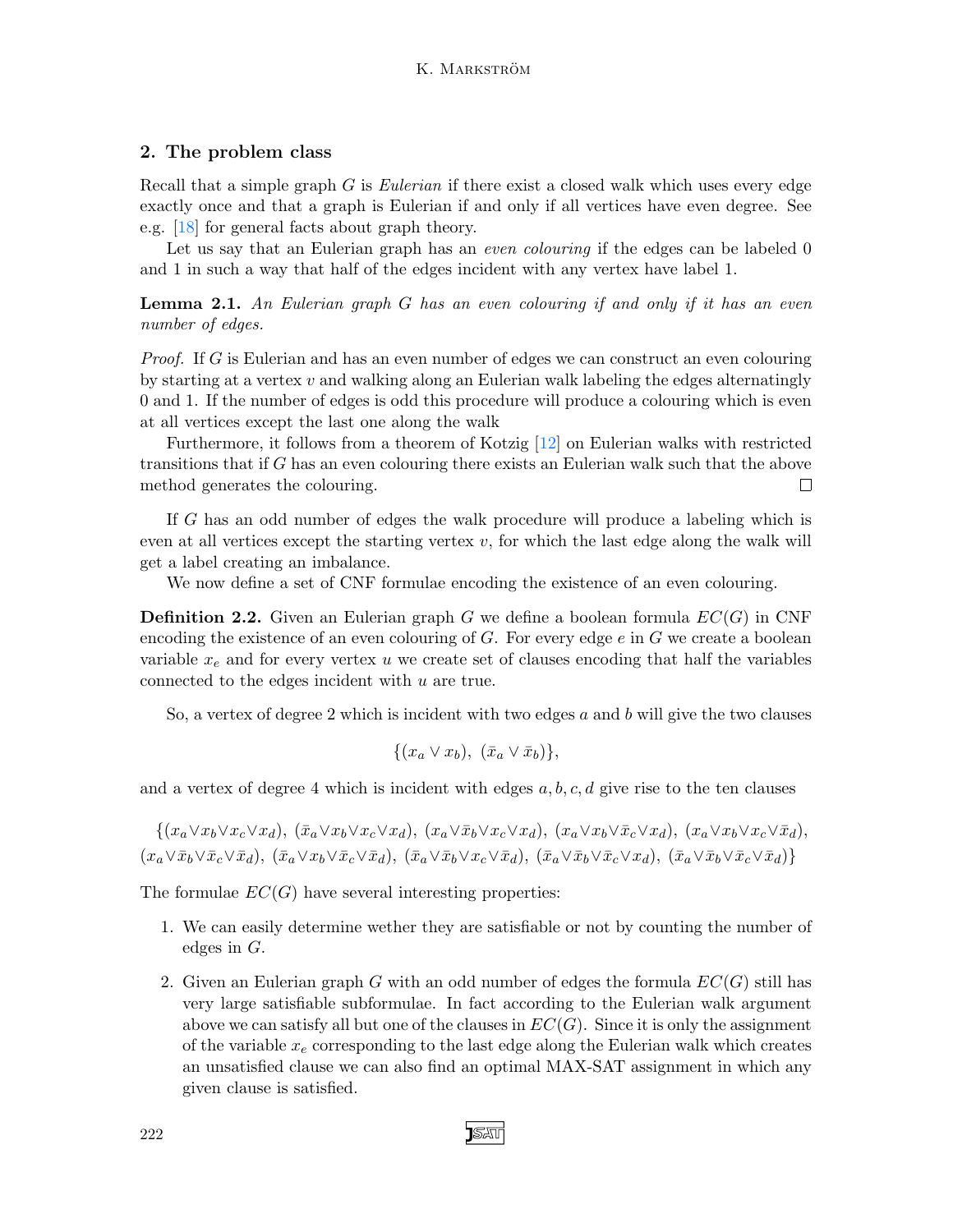- 3. By the previous property formulae of this kind will not have a "back-bone" [\[15\]](#page-6-5), thus avoiding one structure making formulae easy to solve.
- 4. If the graph G has good expanding properties, i.e. all small sets of vertices have many neighbours outside the set, and  $EC(G)$  is unsatisfiable, the methods of [\[17\]](#page-6-2) can be used to prove exponential lower bounds for the length of resolution refutations.
- 5. As long as G has low maximum degree  $EC(G)$  will have fairly few and short clauses. A vertex of degree 2 give rise to 2 clauses of length 2 and a vertex of degree 4 to 10 clauses of length 4. Thus giving us formulae  $EC(G)$  with low clause per variable density.

#### <span id="page-2-0"></span>2.1 Generating hard instances

Considering the outline of methods used in current DPLL-based SAT-solvers we can now make an observation about graphs which should lead to hard instances  $EC(G)$ . First let us restrict our attention to graphs  $G$  which are obtained by picking an edge in a 4-regular graph on  $n$  vertices and subdividing it, i.e. introducing a new vertex as midpoint of the old edge. For such a graph  $EC(G)$  will be unsatisfiable, have  $2n+1$  variables and  $10n+2$ clauses. This gives us unsatisfiable formulae with a density of close to 5 clauses per variable. For formulae with clauses of length 4 this is a density for which a formula from the random 4-SAT ensemble is expected to be satisfiable, see e.g. [\[1\]](#page-5-3). In this random model a formula is constructed by for each possible clause of length 4, for a set of n variables, letting it be part of the formula with probability p. Random 4-SAT formulae with expected density 5 are also expected to be easy to solve.

What can we say about the smallest number of variables involved in a nontrivial conflict, allowing us to learn a new clause, in a formula of this kind? We can get a simple lower bound for this by observing that we must at least set all variables corresponding to the edges of some cycle  $C$  in  $G$  before a nontrivial conflict can arise. Getting more accurate lower bounds is harder, but this tells us that the girth of the graph can be used to control the size of conflict sets.

This immediately draws our attention to 4-regular graphs, keeping the clause length low, of high girth. If the girth of G is g we will at first not be able to learn any nontrivial clauses of length less than, at least, g. If the SAT-solver we are using has a cut–off length for the clauses it learns, i.e. it does no retain any conflict clauses with more than some number k of literals, it will in fact be prevented from learning any new clauses at all, thus reducing it to a pure DPLL procedure.

If the solver uses restarts and removes long clauses when it performs a restart it will in a similar way risk changing into a DPLL procedure with learning, but with an effective run time corresponding to the time between consecutive restarts.

With this in mind it seems natural to use formulae of the form  $EC(G)$  based on 4-regular graphs, as described, as challenging unsatisfiable instances for SAT-solvers. If the formulae are to be tuned for hardness then using graphs with high girth, or at least few short cycles, also seems natural. If hard solvable instances are desired one could apply the methods of [\[14\]](#page-6-6) on  $EC(G)$ . The paper [14] presents a construction which, based on a hard unsatisfiable formula builds a solvable formula which is hard for a broad class of solvers.

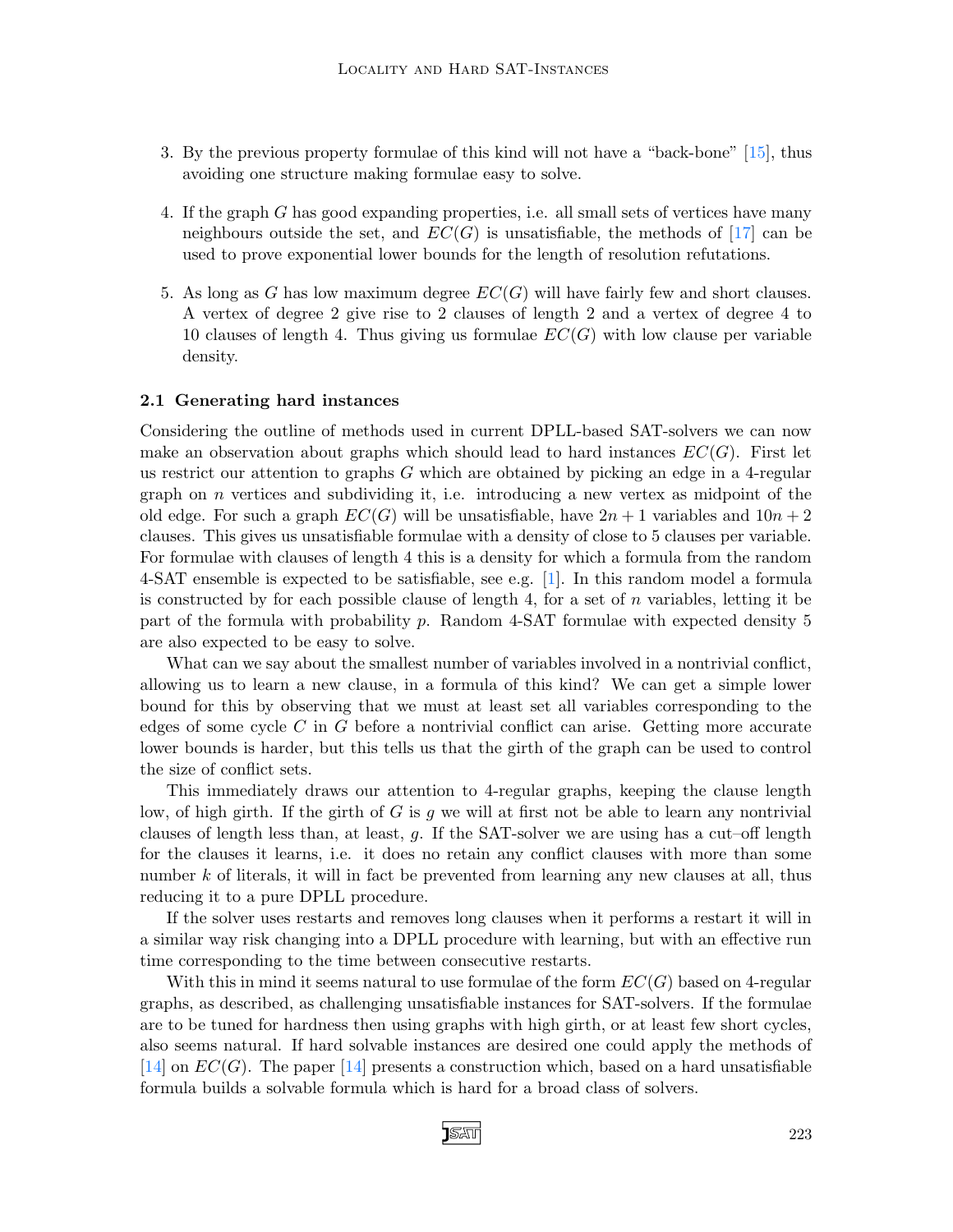| q/n/N/C | 5/17/35/172 | 6/26/53/262 | 7/53/107/532 |
|---------|-------------|-------------|--------------|
| Zchaff  | 0.36s       | 4.6s        | more than 2h |
| Berkmin | 0.30s       | 30.2s       | more than 2h |
| Satzoo  | 0.34s       | 24.5s       | 3450s        |

**Figure 1.** Running time on 4-regular cages. *n* is the number of vertices in the cage, *q* the girth, N the number of variables and C the number of clauses

#### <span id="page-3-0"></span>3. Experiments

I have written a Mathematica-notebook for converting a 4-regular graph  $G$  into a formula of the type  $EC(\hat{G})$ , where  $\hat{G}$  is obtained from G by subdividing the lexicographically smallest edge in  $G$ . The notebook can be downloaded from the authors webpage  $[13]$ . The variable name in this implementation comes from lexicographical ordering of the edge in  $G$  and replacing this with a random numbering might make the instances harder.

As a first test three different solvers were tested on the formulae obtained by using the smallest 4-regular cages, recall that a cage is a smallest possible graph of a given girth and degree. The known cages can be obtained from Gordon Royle's webpage [\[16\]](#page-6-8). The solvers were Zchaff 2004.11.15 [\[19,](#page-6-9) [20\]](#page-6-1), Berkmin561 [\[9\]](#page-5-4) and Satzoo 1.02 [\[7,](#page-5-5) [8\]](#page-5-6). In Figure [3](#page-3-0) we see the runtime for each of the three solvers. The tests were done on a 2.4MHz Celeron. As we can see it quickly becomes very hard to determine the satisfiability of the formulae. For these cages the formula  $EC(G)$ , which is satisfiable, turns out to be extremely easy to solve. All three solvers solved the 9-cage case in less than a second, as did the local search solver Unitwalk [\[10\]](#page-6-10).

The formulae based on the 4-regular cages with girth 7, 8 and 9 were submitted as benchmarks for the 2005 SAT competition and none of the competing solvers managed to solve any of them, within the competition time limit of 100 minutes for each formula. These formulae are available on the author's webpage [\[13\]](#page-6-7).

In order to further demonstrate the effect of short cycles on the hardness of the instances a number of random 4-regular graphs were also generated, using the standard uniform pairing model [\[3\]](#page-5-7). In Figure [2](#page-4-0) we see the average running time plotted against the number of triangles in the graph. Here the Minisat solver [\[7\]](#page-5-5) was used for 2600 graphs on 32 vertices, the machine used a 1.25 GHz G4 processor. Here the running time clearly decreases as the number of short cycles increases. This agrees with what we expect since a large number of short cycles give us smaller conflict sets.

#### 4. Conclusions and further directions

Both our discussion in [2.1](#page-2-0) and the experiments in the previous section clearly indicate the importance of small dense structures, such as triangles in the Eulerian graphs, for the hardness of an instance of the type considered here. However we would expect this to be true in greater generality. Let us make this a bit more precise.

Given a k-SAT formula  $F$  let us look at its clause-variable incidence graph, i.e., the graph with one vertex for each variable, one vertex for each clause, and an edge between a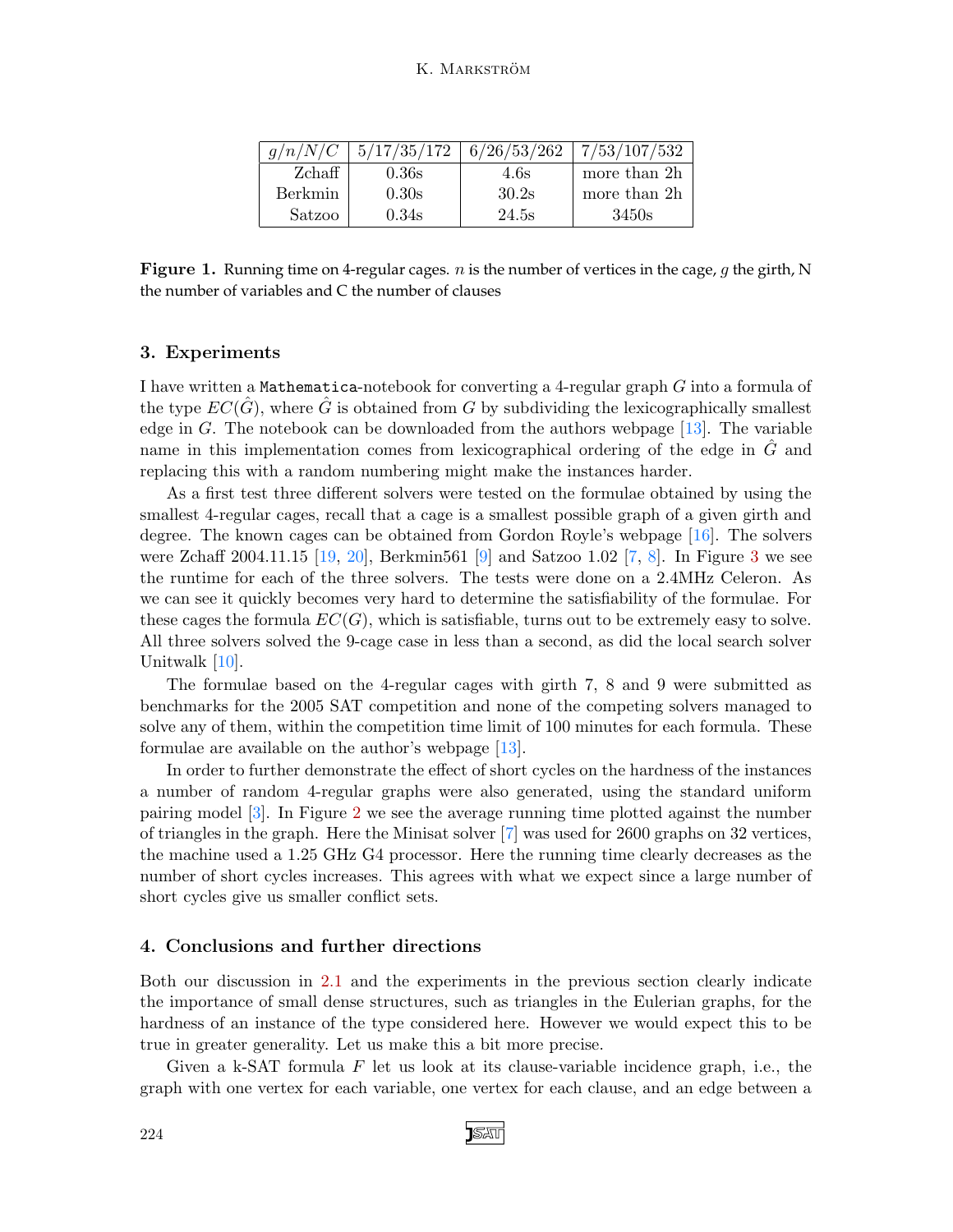

<span id="page-4-0"></span>Figure 2. Running time in seconds versus the number of 3-cycles

variable-vertex and a clause-vertex if the variable is present in the clause. Given a subset  $S$ of the variables we define  $F[S]$ , the induced subformula of F on S, to be the set of clauses C in F such that C only contains variables present in S. The density of the formula  $F[S]$ is as usual the number of clauses in  $F[S]$  divided by  $|S|$ .

If a formula F has many dense subformulae a clause learning DPLL-solver has a good chance of learning new short conflict clauses due to conflicts within a dense local part. However for a given clause length k there exist a density  $r(k)$  such that a formula with clauses of length at most k and density less than  $r(k)$  is always satisfiable. So, if an unsatisfiable formula  $F$  lacks such local dense parts a solver will initially have to assign values to many variables in order to find a conflict and learn a new clause. In this case the learnt clauses will also tend to be quite long.

If we look at random k-SAT instances of fixed clause to variable density we will only expect a small number of short cycles in the clause-variable incidence graph, actually an asymptotically size independent number, just as in the case of random regular graphs [\[3\]](#page-5-7). As a consequence, the density of  $F[S]$  will typically be very small, often less than 1, for variables sets S of small size. Likewise our formulae  $EC(G)$  will lack small dense subformulae when the underlying graph  $G$  has high girth. If we instead use random regular graphs  $G$  we know,  $[3]$ , that there will typically exist only a small number of cycles in G and no small subgraphs denser than a cycle. In this case the formulae  $EC(G)$  will thereby inherit expected properties much like those for random k-SAT.

Thus some of the experimentally observed hardness of random unsatisfiable instances may well come from their lack of local dense subformulae. Here an experimental study of running times for unsolvable random instances versus the number of short cycles in their

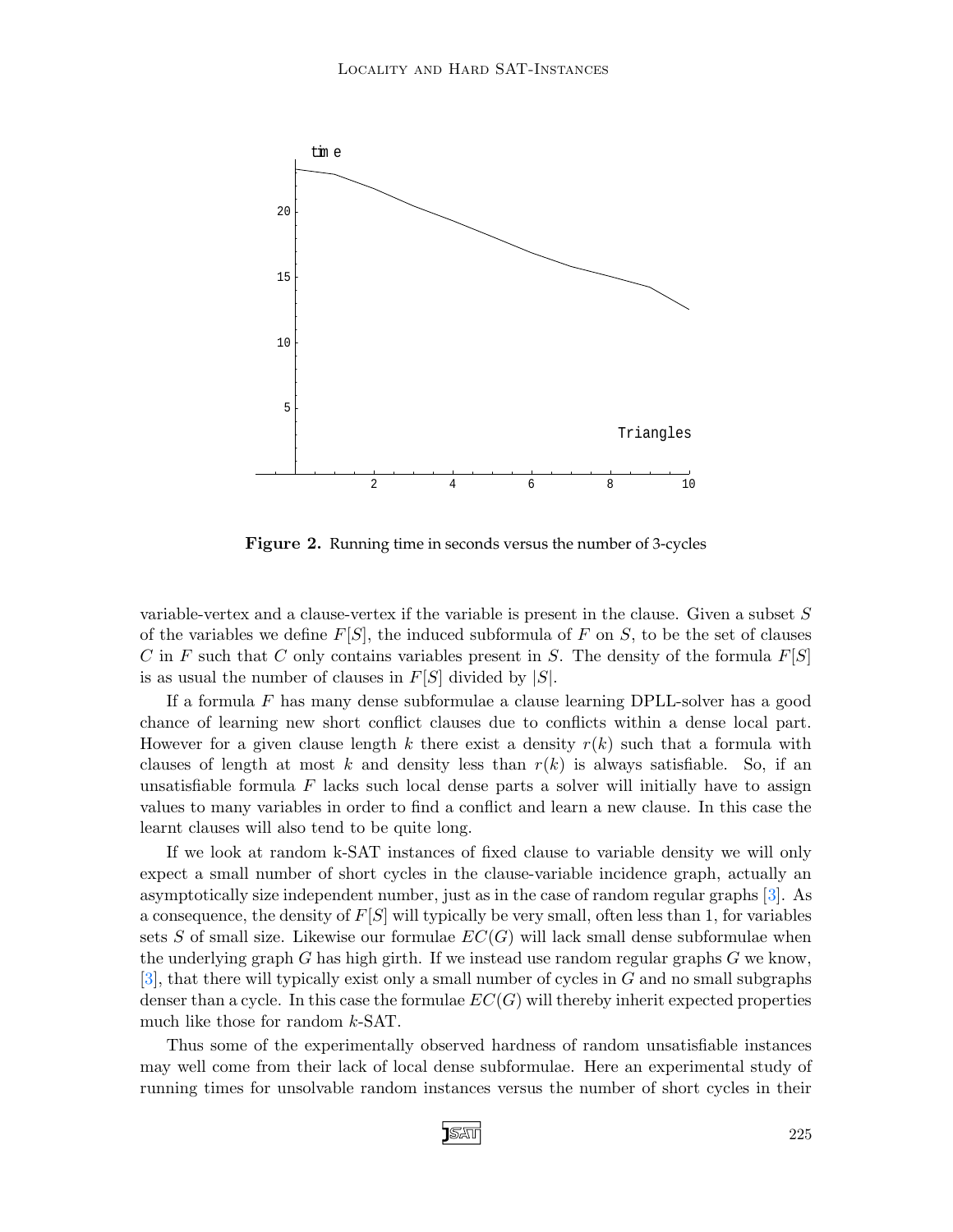#### K. MARKSTRÖM

incidence graphs could be interesting. In this context, it is interesting to note that for satisfiable instances this lack of local dense parts is considered to be responsible for some of the success of randomized algorithms like the survey propagation method [\[4\]](#page-5-8).

An interesting possibility would be to make more explicit use of the structure of the clause-variable incidence graph of an instance in resolution methods as well. This could e.g. be used to control the choice of resolution variable in the DPLL procedure.

In order to reduced the risk of the kind of trap the  $EC(G)$ -formulae represent for clause learning SAT-solvers some simple modifications can be added. One addition which seems cost effective would be to keep track of a running mean of the size of the clauses discovered during the learning process and keep all clauses not much larger than the current mean. That way long clauses would still be kept for formulae in which no short clauses are possible to learn without first learning long clauses.

However, the general problem faced here is still the fundamental limitations of solvers which do not use a proof system stronger than general resolution. While producing more optimised resolution based solvers is undoubtedly a worthwhile undertaking it is becoming more and more important to find efficient algorithms based on stronger proof systems.

#### <span id="page-5-3"></span>References

- [1] Dimitris Achlioptas and Yuval Peres. The threshold for random k-SAT is  $2^k \log 2 O(k)$ . J. Amer. Math. Soc., 17(4):947–973 (electronic), 2004.
- <span id="page-5-2"></span>[2] Paul Beame, Henry Kautz, and Ashish Sabharwal. Towards understanding and harnessing the potential of clause learning. J. Artificial Intelligence Res., 22:319–351 (electronic), 2004.
- <span id="page-5-8"></span><span id="page-5-7"></span>[3] Béla Bollobás. Random graphs, volume 73 of Cambridge Studies in Advanced Mathematics. Cambridge University Press, Cambridge, second edition, 2001.
- [4] A. Braunstein, M. Mézard, and R. Zecchina. Survey propagation: an algorithm for satisfiability. Random Structures Algorithms, 27(2):201–226, 2005.
- <span id="page-5-1"></span><span id="page-5-0"></span>[5] Martin Davis, George Logemann, and Donald Loveland. A machine program for theorem-proving. Comm. ACM, 5:394–397, 1962.
- [6] Martin Davis and Hilary Putnam. A computing procedure for quantification theory. J. Assoc. Comput. Mach., 7:201–215, 1960.
- <span id="page-5-5"></span>[7] Nicklas Een and Niklas Sörensson. Webpage for satzoo and minisat at chalmers university. [http://www.cs.chalmers.se/](http://www.cs.chalmers.se/~een/Satzoo/)∼een/Satzoo/.
- <span id="page-5-6"></span><span id="page-5-4"></span>[8] Nicklas Een and Niklas Sörensson. An extensible sat-solver. In Lecture Notes in Computer Science, 2919,SAT 2003, pages 502–518, 2004.
- [9] Eugene Goldberg and Yakov Novikov. Webpage for berkmin. <http://heigold.tripod.com/BerkMin.html>.

]SAT